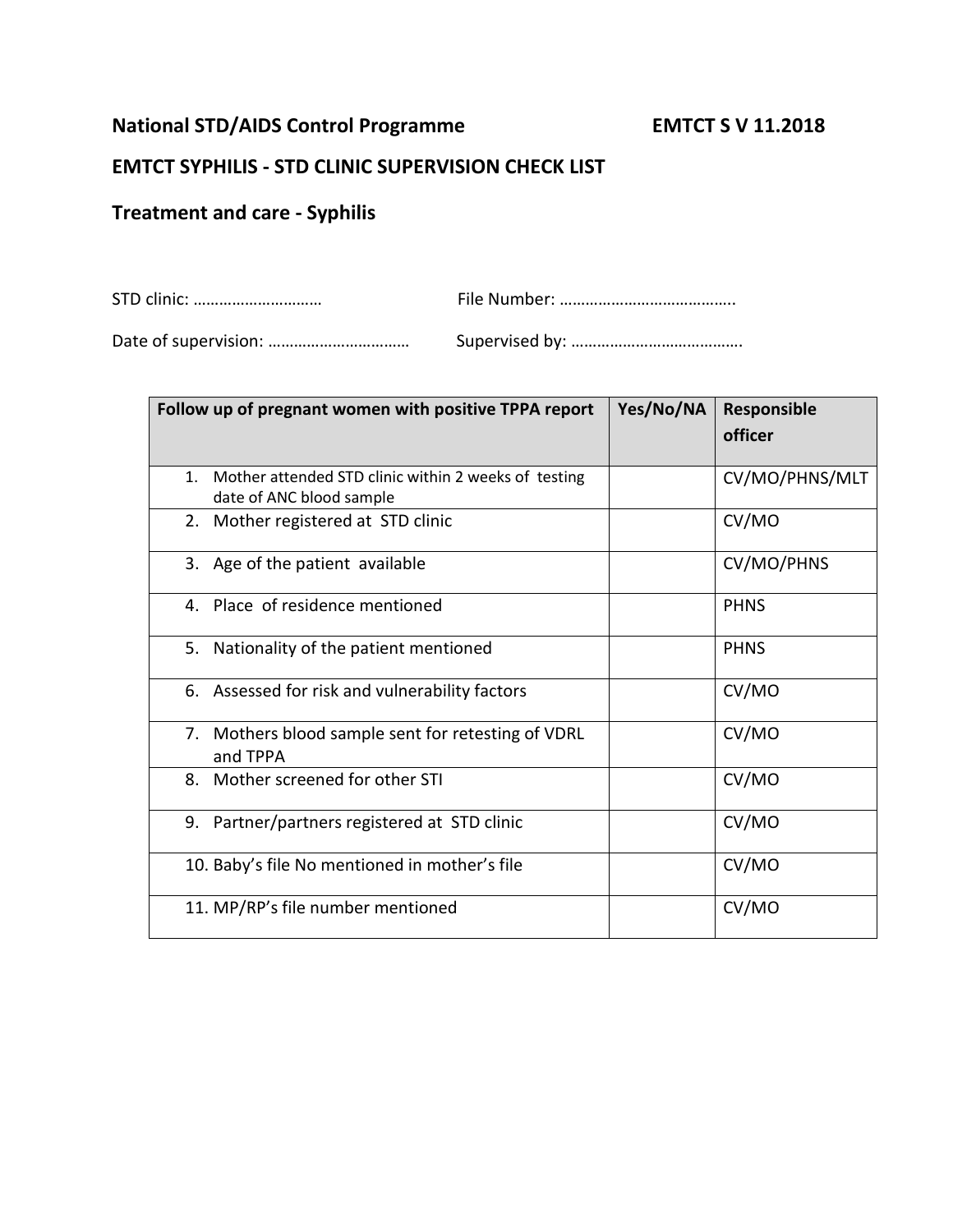## **Management of mother**

| <b>Records</b>                                                       | Yes/No<br>/NA | <b>Responsibility</b>       |
|----------------------------------------------------------------------|---------------|-----------------------------|
| 1. Copy of H 512A available in the STD file                          |               | PHNS/NO/MO                  |
| 2. LMP available                                                     |               | CV/MO                       |
| 3. EDD available                                                     |               | CV/MO                       |
| POA at registering ANC clinic mentioned (H512A)<br>4.                |               | CV/MO                       |
| 5. POA at ANC blood testing mentioned (H512A)                        |               | CV/MOIC/MO                  |
| POA at registering for EMTCT care mentioned<br>6.                    |               | CV/MOIC/MO                  |
| 7. Details about past obstetric history available in the file        |               | CV/MOIC/MO                  |
| 8.<br>Initial VDRL with titer mentioned                              |               | CV/MO                       |
| 9. TPPA report available                                             |               | CV/MO                       |
| 10. Stage of syphilis mentioned                                      |               | CV/MOIC/MO                  |
| 11. POA at initiation of treatment mentioned                         |               | CV/MOIC/MO                  |
| 12. Mother treated with penicillin                                   |               |                             |
| 13. Penicillin adequate dosage given according national<br>Guideline |               | CV/MOIC/MO                  |
| 14. POA at completion of treatment available                         |               | CV/MOIC/MO                  |
| 15. Mother's treatment completed 4 weeks prior to<br>delivery        |               |                             |
| 16. Mother's monthly VDRL done until the delivery                    |               | CV/MOIC/MO                  |
| 17. Defaulter tracing arranged if necessary                          |               | <b>CV/MOIC/PHNS</b><br>/PHI |
| 18. VOG referral done                                                |               | CV/MOIC/MO                  |
| 19. Delivery details recorded                                        |               | CV/MOIC/MO                  |